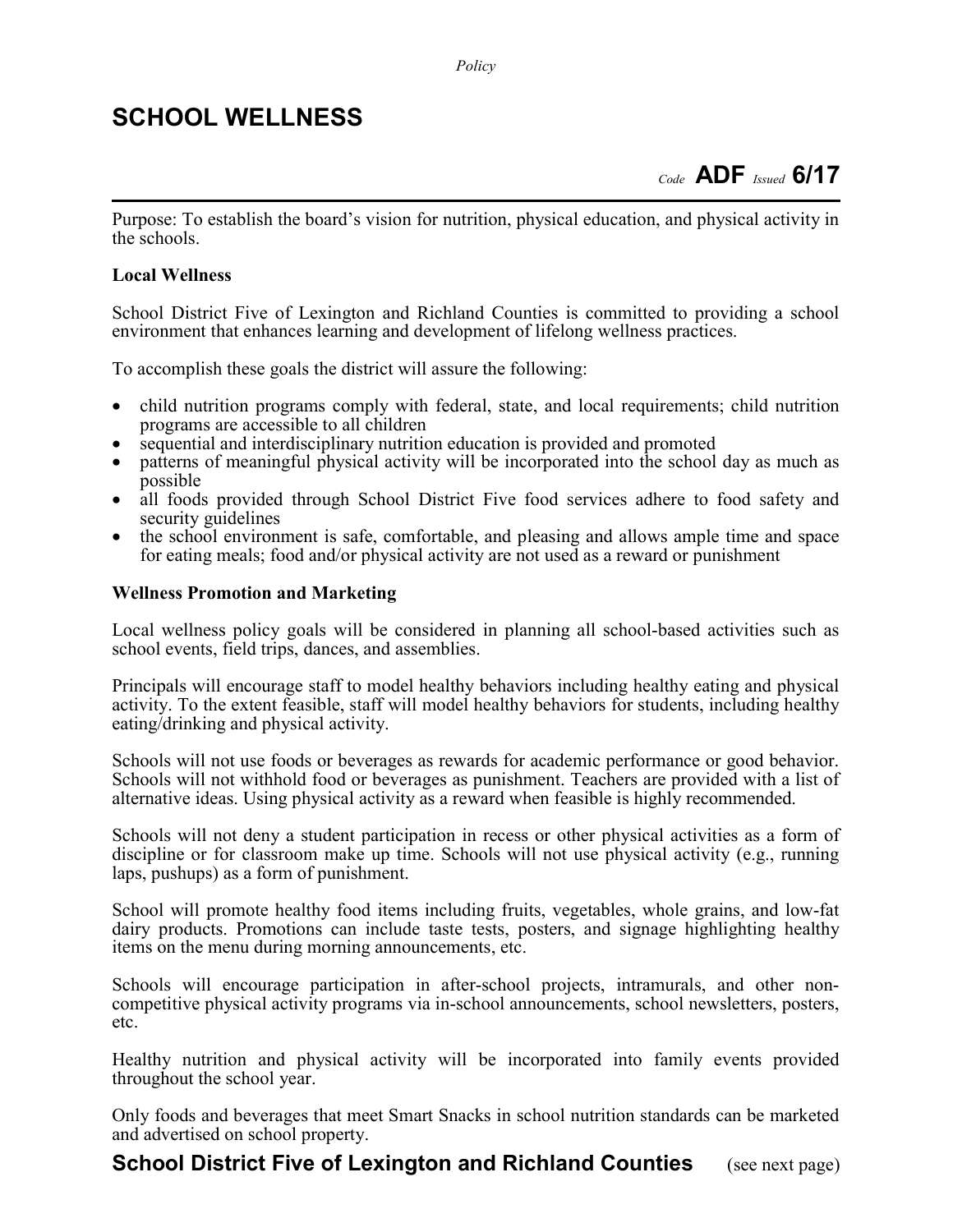# PAGE 2 - ADF - SCHOOL WELLNESS

It is recommended that schools avoid participation in fundraising or corporate incentive programs that promote a message inconsistent with the goals of the school district for a healthy school community.

#### Nutrition Education

Students will receive nutrition education that fosters the adoption and maintenance of healthy eating behaviors such as acquiring skills for reading food labels and menu planning. Nutrition education will be offered weekly in grades K through five, annually in grades six through eight, and at least one time in the required health education instruction for high school graduation.

Nutrition education will be part of a sequential comprehensive standards based health education program designed to provide students with the knowledge and skills necessary to promote and protect their health. Nutrition education may also be integrated into other areas of the curriculum.

Nutrition education will be linked with the school food environment.

#### Nutritional Guidelines for Foods on School Campus

During the instructional day, only allow food that comes from home with the purpose of sharing among the students to be store-bought, packaged foods.

#### Nutrition standards for competitive and other foods and beverages

All foods and beverages sold on campus will comply with current USDA Smarts Snacks standards including vending machines, á la carte foods, beverage contracts, concession stands, classroom parties, and celebrations.

Fundraising activities with any food items must be sold 30 minutes after the school day ends.

Students will be provided access to drinking water throughout the school day.

The district standard is that no competitive foods will be sold during the school day on school campuses.

- No outside commercial foods are to be brought in during the school day and sold to students (school day ends 30 minutes after the last scheduled bell).
- Food brought from home for the purpose of distribution must be store-bought and in the original package with nutritional label.
- Schools should limit celebrations that involve food during the school year

#### Smart Snacks

The Healthy Hunger-Free Kids Act of 2010 directed the USDA to establish nutrition standards for all foods and beverages sold to students in school during the school day. The new Smart Snacks in School nutrition standards will help schools to make the healthy choice the easy choice by offering students more of the foods and beverages we should be encouraging - whole grains, fruits and vegetables, leaner protein, lower-fat dairy - while limiting foods with too much sugar, fat, and salt.

#### Standards for USDA school meals

Child nutrition programs (e.g., school lunch, school breakfast, after school snacks, and summer food service) will comply with federal, state, and local requirements and will be accessible to all students.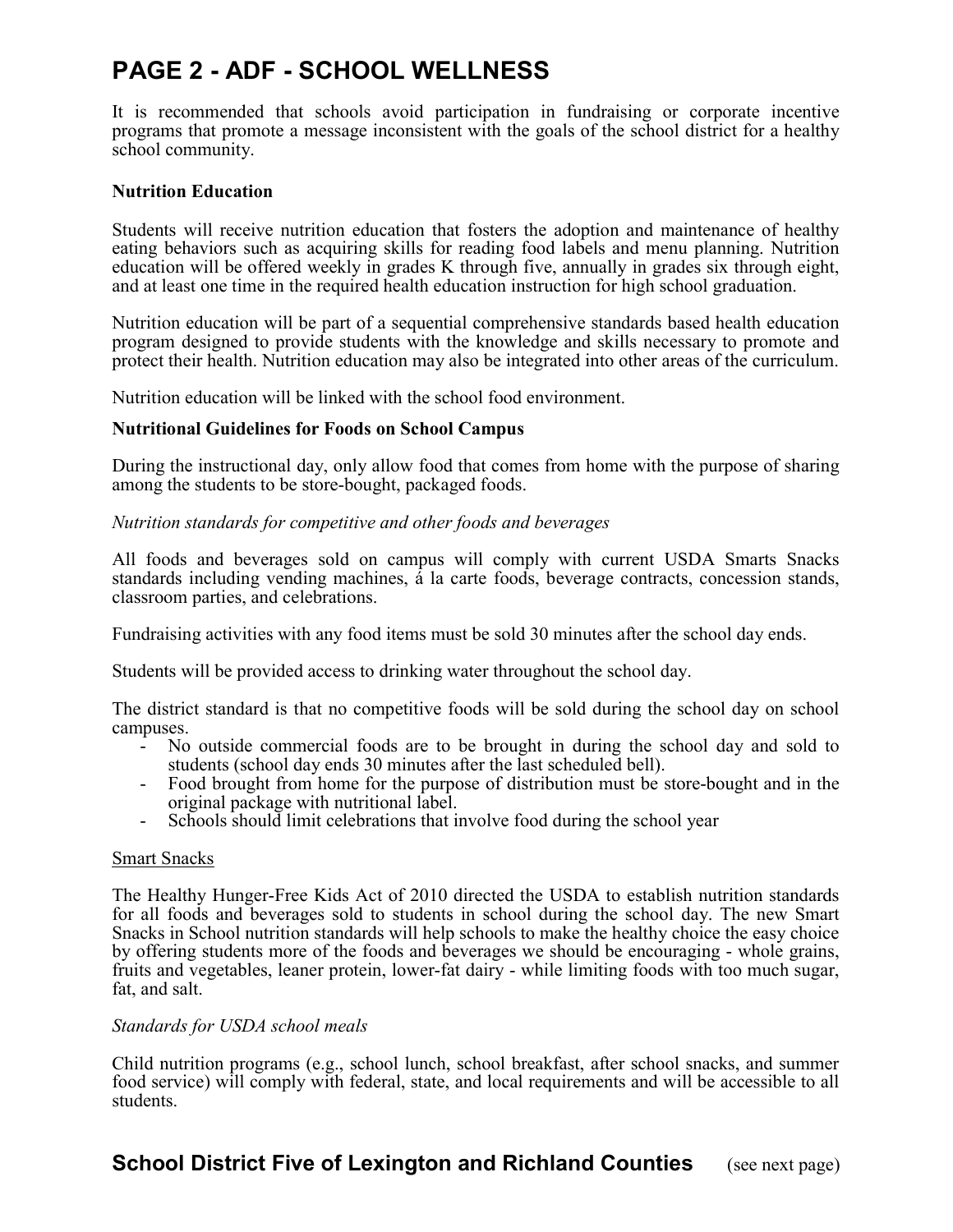# PAGE 3 - ADF - SCHOOL WELLNESS

The USDA Professional Standards for State and Local Nutrition Programs are followed to ensure professional development in the area of food and nutrition is provided for food service directors, managers, and staff.

Qualified child nutrition professionals will provide all students with access to a variety of affordable, nutritious, and appealing foods that meet the health and nutrition needs of students.

The school nutrition environment will be safe, comfortable, and pleasing. The school nutrition environment will allow students with ample space and at least 20 minutes to consume their meal after obtaining food.

The nutritional content of meals will be shared and publicized with students and parents on the district website (http://www.lexrich5.org).

Applications for free and/or reduced priced meals are sent home to all families at the beginning of the school year. The application is also available on the district website.

Students will be made aware of the availability of water during meals and students will be allowed access to water throughout the meal period.

Students will not be allowed to leave school campus.

#### Physical Education and Activity

The district will comply with the requirements of the Comprehensive Health Education Act, the 2005 Student Health and Fitness Act, and the South Carolina Physical Education Standards regarding physical education and activity.

The physical education curriculum for grades K through 12 will be aligned with established South Carolina Academic Standards for Physical Education, the 2005 Student's Health and Fitness Act, and the defined minimum program.

The school district will provide opportunities for ongoing professional development for all teachers and volunteers on the importance of physical activity for students and the relationship of physical activity and good nutrition to academic performance and healthy lifestyles.

Students and staff will be given opportunities for physical activity during the school day, known as Comprehensive School Physical Activity through physical education (PE) classes, daily recess periods lasting at least 20 minutes for elementary school students, physical activity breaks, the integration of physical activity into the academic curriculum, and opportunities before and after school. This will not include transition times.

Schools will promote walking and biking to school.

Physical activity opportunities may be provided at the school for families and community members.

The school district will develop joint use agreement with community partners or adopt the South Carolina model policy Open Community Use of School Recreational Areas (KFA) to provide expanded physical activity opportunities for all students, families, and community members.

#### Implementation, Evaluation, and Communication

The district health advisory council will meet on a regular basis during the school year.